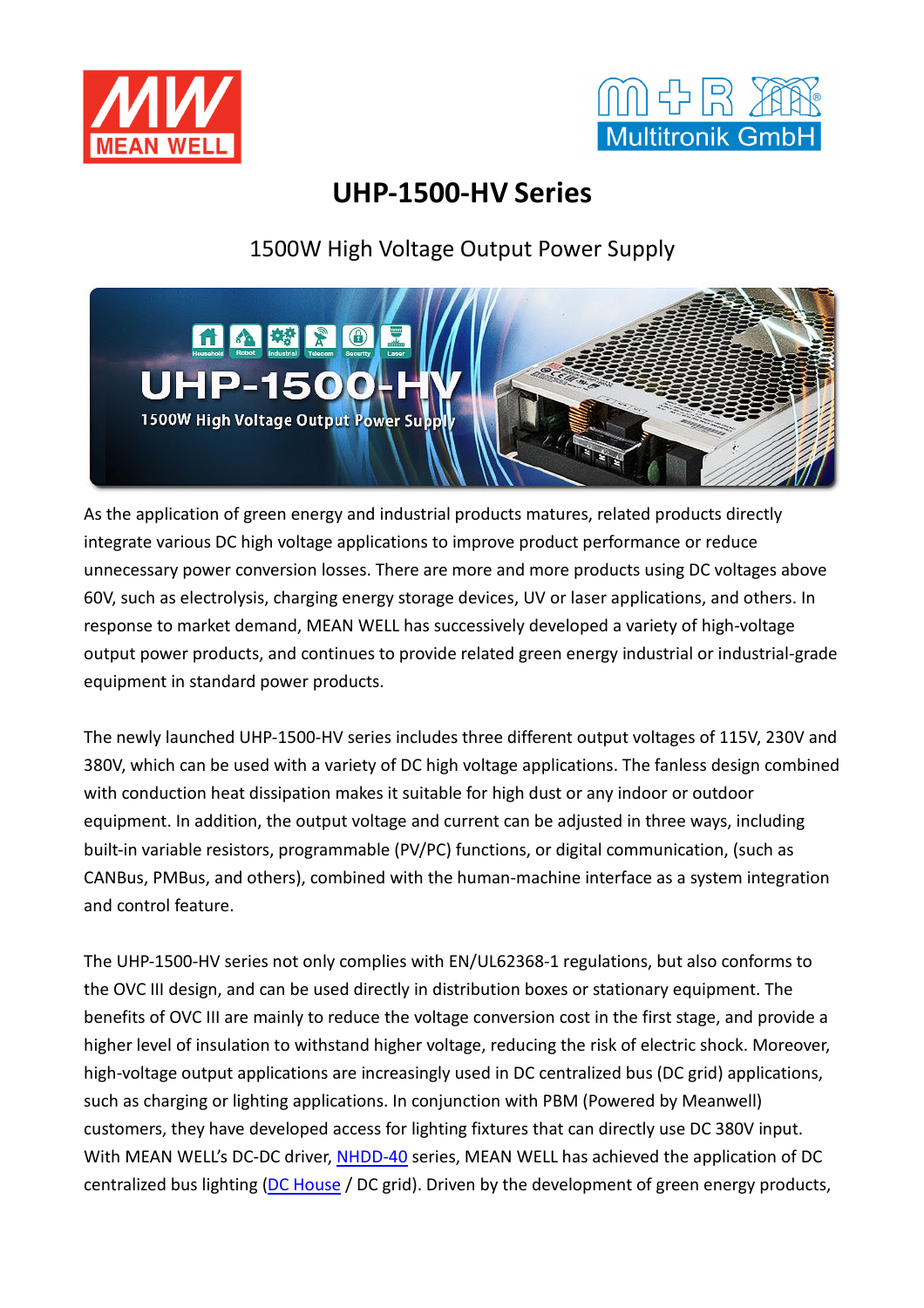



DC high voltage applications will continue to mature at an accelerated rate, and MEAN WELL will continue to be at the forefront of developing the most efficient DC high voltage power supply.

Please refer to the table below for MEAN WELL single-phase input and high-voltage output product series:

| <b>Series</b>                | <b>UHP-1500-HV</b>                                               | <b>HEP-2300-HV</b>                                         | <b>PHP-3500-HV</b>                                                    | <b>CSP-3000</b>                             |
|------------------------------|------------------------------------------------------------------|------------------------------------------------------------|-----------------------------------------------------------------------|---------------------------------------------|
| Wattage                      | 1500W                                                            | 2300W                                                      | 3500W                                                                 | 3000W                                       |
| <b>Dissipation</b><br>method | Fanless design<br><b>Conduction cooling</b>                      | Fanless design<br><b>Aluminum extrusion</b><br><b>IP67</b> | Fanless design<br>Conduction or<br>water cooling                      | Built-in cooling Fan                        |
| <b>Output Voltage</b>        | 115V / 230V / 380V                                               |                                                            | 120 / 250 / 400V                                                      |                                             |
| <b>Parallel function</b>     | <b>NA</b>                                                        |                                                            | 3 units                                                               |                                             |
| Effciency (Max.)             | 96%                                                              |                                                            | 93%                                                                   |                                             |
| Output<br>Programming        | PV: Voltage adjustable 50~120%<br>PC: Current adjustable 20~100% |                                                            | 20~120%<br>20~100%                                                    |                                             |
| Communication<br>protocol    | PMbus/CANbus/MODbus(optional)                                    |                                                            | <b>NA</b>                                                             |                                             |
| Size (mm)                    | 290x 140x 41                                                     | 375x 280x 88                                               | 290x 140x 41                                                          | 278x 177x 63                                |
| <b>Warranty (years)</b>      | 5                                                                | 6                                                          | 5                                                                     | 5                                           |
| <b>Applications</b>          | DC centralized bus<br>Any equipment                              | Electrolysis<br>equipment<br>Any outdoor<br>equipment      | Laser cutting<br>equipment<br><b>Battery energy</b><br>storage system | UV curing equipment<br>Any indoor equipment |

NOTE: 1. HEP-2300-HV will be launched In April 2022 .

2. AC three phase design with high voltage output series will be launched in 2022.Q2

## Features:

- High voltage output with 115/230/380V DC
- Fanless design with conduction cooling
- Output voltage and current level programmable
- 12V/ 0.4A Auxiliary power available
- Digital CANbus and PMbus interface
- Built-in remote ON/OFF and DC ok signal
- Meet EN/UL62368-1, EAC, CE regulations and OVC III
- 5 years warranty